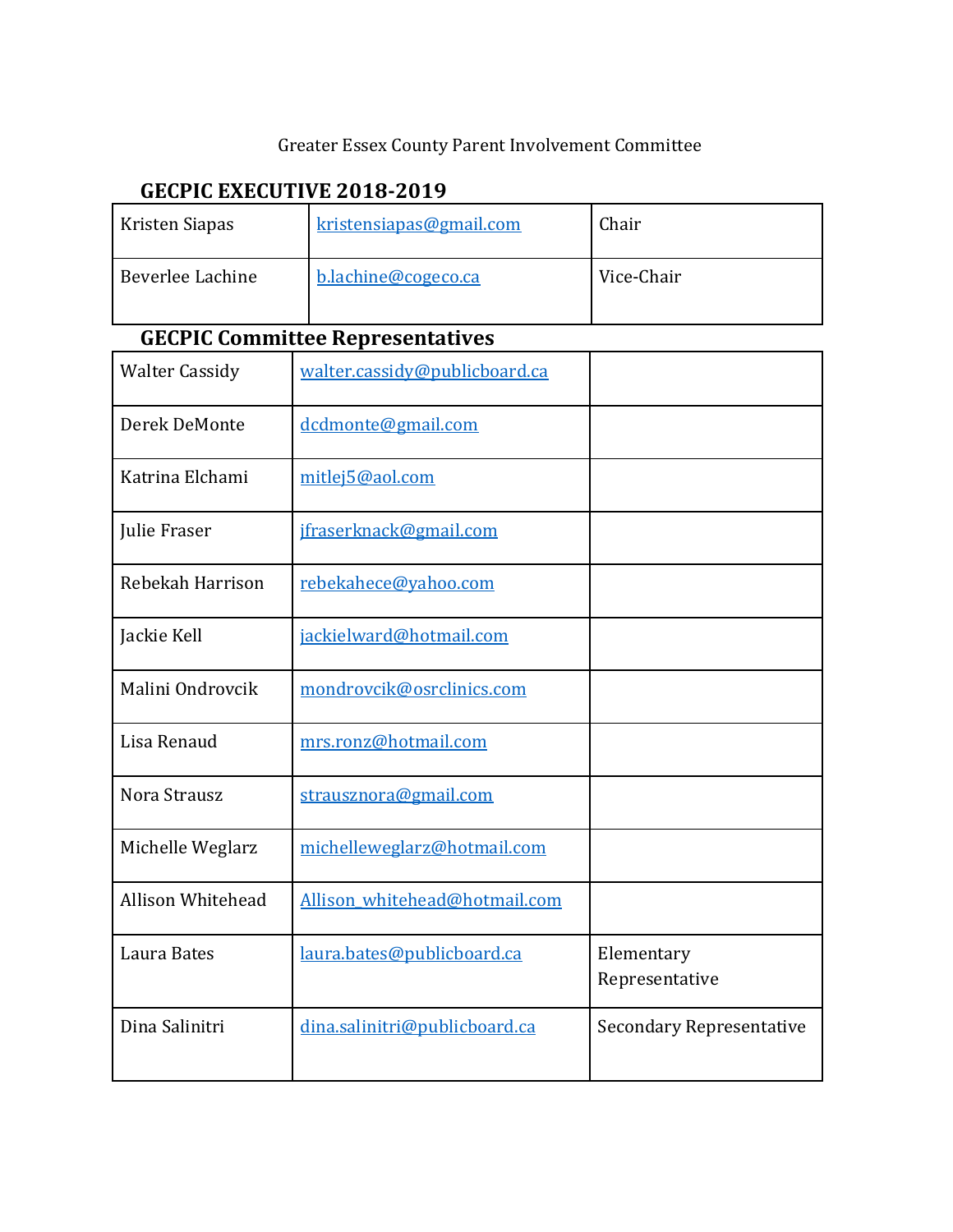| Julia Burgess    | julia.burgess@publicboard.ca | <b>Trustee Representative</b> |
|------------------|------------------------------|-------------------------------|
| Dr. Jeff Hillman | jeff.hillman@publicboard.ca  | Superintendent                |
| Erin Kelly       | erin.kelly@publicboard.ca    | Director of Education         |

## **GECPIC Community Representatives**

| Jason Tarnopolsky | jtarnopolsky@police.windsor.on.ca | <b>Windsor Police Services</b>                     |
|-------------------|-----------------------------------|----------------------------------------------------|
| Rima Nohra        | rnohra@ncce1.org                  | New Canadians Centre of<br>Excellence              |
| Alicea Fleming    | afleming@weareunited.com          | United Way/Centraid<br><b>Windsor Essex County</b> |
| Kim Johns         | jkimberly@hotmail.com             | Indigenous Education<br><b>Advocacy Committee</b>  |

### **Greater Essex County Parent Involvement Committee (GECPIC) Meetings for 2017-2018 Time: 7:00pm Location: Published with each agenda**

Tuesday, October 23, 2018 - Board Office 451 Park St. W., Windsor Tuesday, November 27, 2018 - Tecumseh Vista Academy 11665 Shields St., Tecumseh Tuesday, January 22, 2019 – Board Office 451 Park St. W., Windsor Tuesday, February 26, 2019 – Massey Secondary School 1800 Liberty St., Windsor Tuesday, April 23, 2019 – Board Office 451 Park St. W., Windsor Tuesday, May 28, 2019 – Sandwich West Public School 2055 Wyoming Ave., Lasalle

NOTES FROM THE CHAIR:

Our Parent Involvement Committee had a challenging year, as we struggled to connect with our purpose and build on the structure which we had previously established last year. We welcomed many new members into our group and were happy to see a boost in engagement from those new parents. Some of our new members took on larger roles as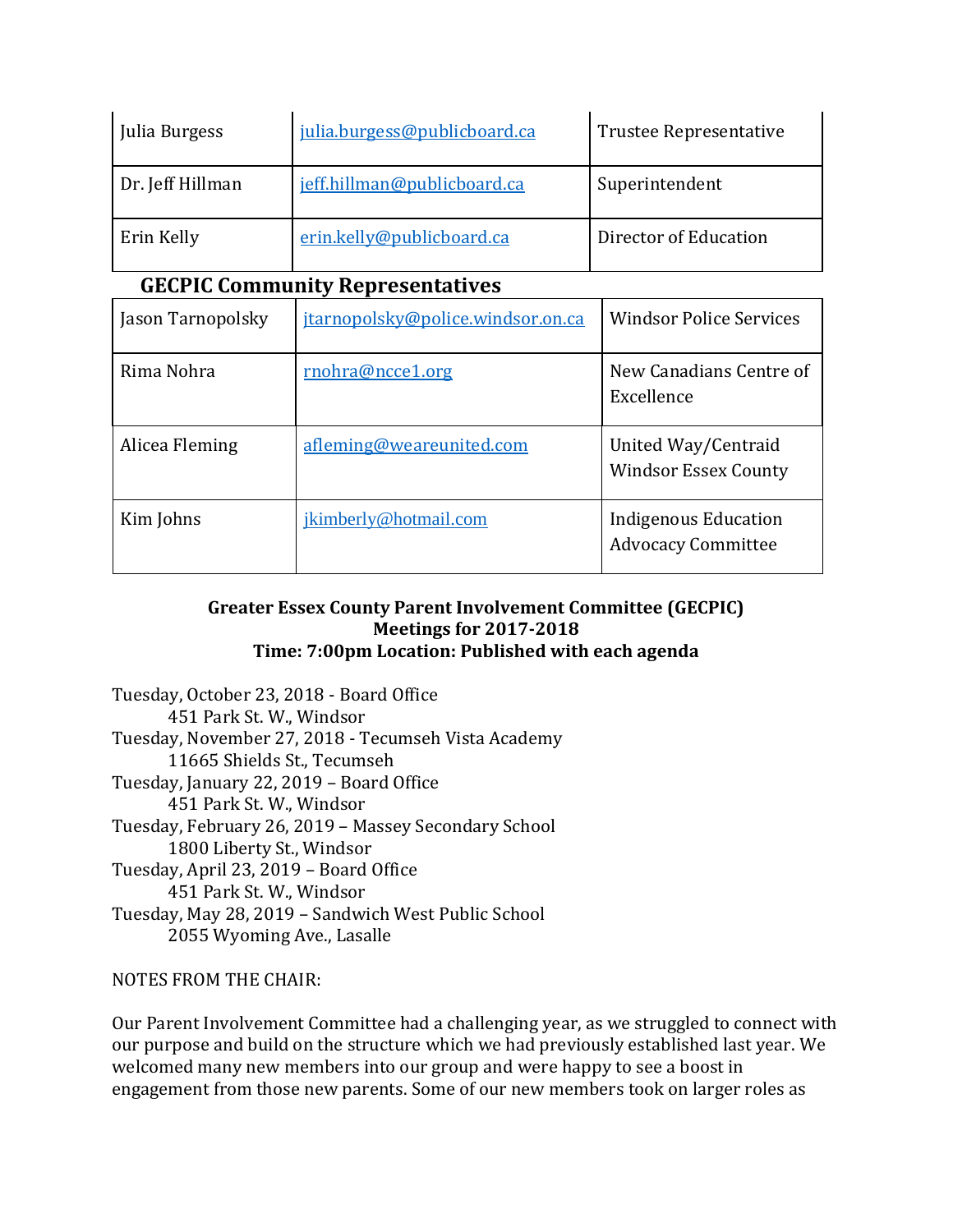chairs of our subcommittees, and many continued work in the subcommittees that they had begun last year.

This year the Parent Involvement Committee was happy to support the board in hosting the first annual GECPIC PLUS conference, which hosted guest speaker Dr. Karyn Gordon. We partnered with our Elementary Principal Representative, Principal Laura Bates, and our Secondary School Principal Representative, Principal Dina Salinitri, to bring this conference to life in just a few short weeks. They were able to do the bulk of the work along with a team of their own volunteers and our committee member, Lisa Renaud, from our Parent Outreach subcommittee. Many of our members expressed an interest in supporting this event in the future with greater parent involvement.

Dr. Karyn Gordon, a regular on CityTV's Cityline as well as a guest on Good Morning America, was be the keynote speaker at the symposium on Saturday, April 6th at Tecumseh Vista Academy. Her discussion of "Teaching Empathy and Gratitude in Your Kids and Teens" was well received by all who attended. The "PLUS" in GECPIC PLUS stands for Parents Learning and Understanding Strategies. During the remainder of the day, until 2:00 p.m., participants attended a number of workshops including: Supporting Students in Elementary Mathematics; Cybersafety; Supporting Students with Anxiety and Secondary School Pathways.

The School Council subcommittee is looking forward to hosting a Parent Council Toolkit event next year that will bring resources to our new Parent Council members in the fall.

Another focus of our subcommittee groups was a project which we're tentatively calling the Library Card Challenge - an initiative to put library cards in the hands of all students of the board by the end of 2020. Windsor Public Library is onboard and very excited about this partnership. Next step will be to have a meeting with GECDSB and the Windsor Library to finalize rolling out plans for September 2019. We may roll out with a digital library card first and then go to actual card at a later time due to the volume that would be needed. We are working on a plan with Windsor Public Library that fits within their timeline as well due to the location change of their main branch being their main focus at the moment.

Overall, our parents have expressed that they are looking for more ways that they can engage with the work that takes place at the board. Several of our members did volunteer for events but felt left out of the process. Some joined the committee hoping to make an impact, but didn't know where to apply their talents. We lost a member this year who felt that her contribution as a parent and as an expert in her field was not supported by the work that she was doing at the committee level. The structure of GECPIC and its subcommittees allows for parents to focus their efforts in ways that speak to them, and could be of great assistance to the board in very specific ways.

A great example of this is in our Special Education subcommittee, whose members supported the STRIVE conference once again this year by presenting at the conference and connecting with parents there. The special education subcommittee put a proposal to the STRIVE committee chairperson Mr. Younan regarding having an artistic exhibit to